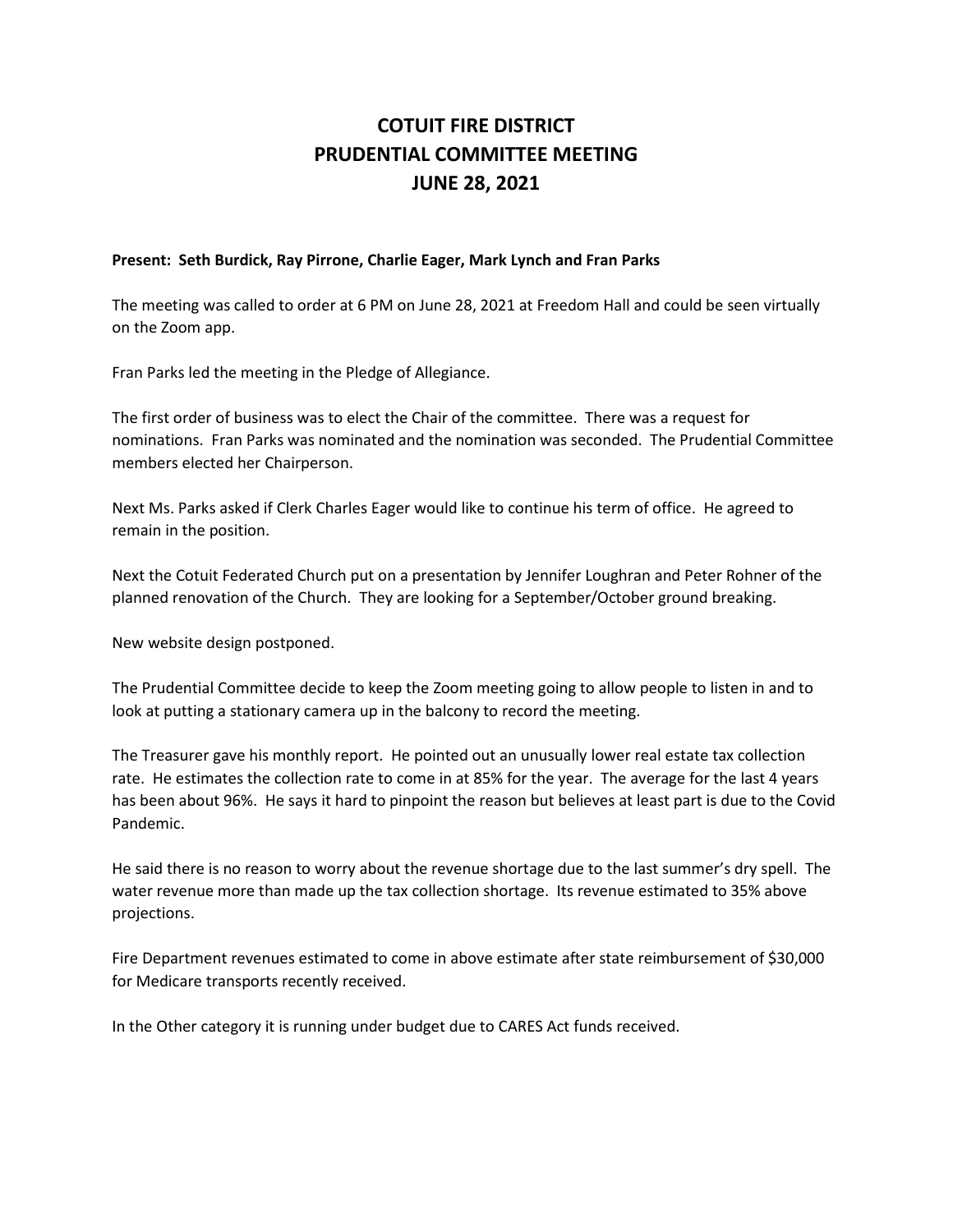The Treasurer explains that the Prudential will exceed the salary budget due to the work done on the Covid grant and the refinancing. The Treasurer will be asking the Prudential Committee to transfer \$10,500 from the Reserve Account to cover the shortage.

Fire Department expenses are below projections.

Water Department expenses are also below budgeted amount.

Street lights expenses are also lower due to less maintenance.

The Treasurer explained at the Special District Meeting all short-term debt was eliminated and there will be no renewal cost for the rollover of short-term debt in FY 2022.

Benefits are underbudget.

The Treasurer said that the Encumbrances will run out on June 30, 2021 and any unspent money will go into the General Fund.

The Treasurer requested \$10,500 be transferred to the Finance Department's salary account. Reducing the fund to \$49,500.

Treasurer believes with the strong revenues reported and savings on budget on almost all categories should provide a good Free Cash total.

## **Motion made to direct the Treasurer to transfer \$10,500 from the Reserve Fund to Article 4 for the labor and salaries of the Finance Department. Motion seconded and passed unanimously.**

Fran Parks informed Mark Lynch that she contacted the Town of the District's vote to accept the transfer of the school and has he heard anything from the town yet. He reported a meeting was to be set up on July 6, 7 or 8. Ms. Parks also reported that a complaint has been filed with the Attorney General bids office for continuing with Catalyst Architecture & Interiors for the space needs study. Even before including the article on the warrant, it was reviewed by Assistant Attorney General Debra Anderson. Her opinion it was completely fine and reasonable to continue on with the prior space needs project. Seth Burdick askes if anyone have a feel on what the Town going to says? Mark Lynch beliefs the Town is interested in a transaction that would result in the district taking over the property. Property stills needs to be defined. To date they have been dealing with only Dave Anthony. The School Committee is hoping at the July meeting there will be all stakeholder attaining to get to a definitive answer. Even after all this the Town Counsel will need a 2/3 vote to transfer the property.

Seth Burdick discusses the Policy Advisory Committee meeting held earlier in June. Suggestion that there be a Historical Documents Policy for items presented to the committees such as changes to policies, bylaws whether passed or not as long if it made it to a vote. A historical narrative of changes or attempted changes. This policy would be prospective. Also, discussed the recently enacted Public Comment Policy. There was discussion by the prior Prudential Committee to revisit the policy and make